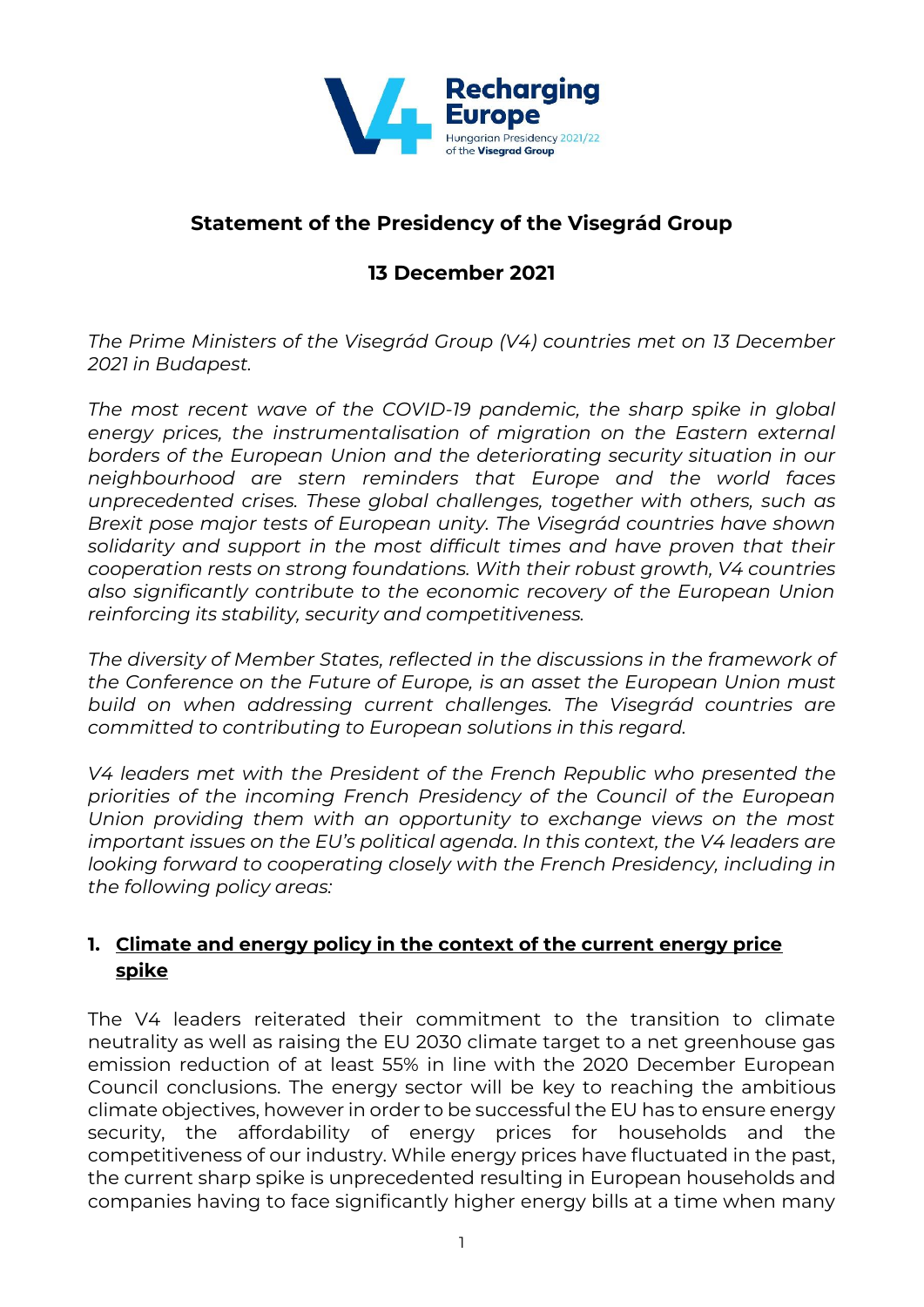have already been hit hard by the pandemic. Therefore, Prime Ministers of the Visegrád countries called for swift measures, including to eliminate speculation on the EU ETS market and for reinforcing existing safeguards against excessive increase in the price of allowances. Failing to find a solution to the problem of the rising energy prices the EU risks undermining business confidence and more importantly losing the public support for the green transition; therefore ensuring a fair and socially inclusive green transition is of outmost importance.

It is in this context, that V4 leaders exchanged views on the 'Fit for 55' legislative package submitted by the European Commission and reiterated their position that the proposed introduction of a new emissions trading system for the building and road transport sector is not supported by an impact assessment on end consumers and risks increasing energy poverty. As indicated in the joint letter of the Prime Ministers of the V4 countries to President von der Leyen and President Michel on 24 March 2021, the decarbonisation of the energy sector must go hand in hand with secure, stable and affordable supply of energy which is essential to ensuring the EU's long-term competitiveness. Introducing an EUwide uniform carbon price in the building and road transport sectors would disproportionally burden the lower-income Member States, due to the considerable differences in the income level of households across the European Union.

The V4 countries emphasised that robust compensation measures are needed to mitigate the harmful social impacts of the legislative package. They agreed that the Social Climate Fund as proposed by the European Commission fails to adequately address these concerns, in particular of the affected households. While welcoming Commission's proposal to increase the Modernisation Fund, the Prime Ministers of the V4 countries called for more financial support in order to create a just and fair climate transition in the EU.

In addition, V4 leaders reiterated the importance of nuclear energy and the transitional role of natural gas in substantially contributing to greenhouse gas emissions reduction and energy security in the decades to come; therefore a supporting environment has to be created in order to make the necessary investments happen. They also expressed concern about the proposal to completely exclude support from the Modernisation Fund to energy generation facilities that use fossil fuels, including natural gas. Furthermore, the transitional role of natural gas shall be respected in the relevant delegated legal act of the Taxonomy Regulation, as well as the role of nuclear energy in full compliance with the principle of technological neutrality. With a view to the revision of the Energy Efficiency Directive and the Directive on Renewables, V4 leaders spoke out against the "one-size-fits-all" approach of the Commission and called for more flexibility for Member States taking into account their different starting positions, specific national and regional circumstances.

The Prime Ministers of the Visegrád countries looked forward to working closely with the incoming French Presidency of the Council on all the elements of the 'Fit for 55' legislative package, including on introducing a Carbon Border Adjustment Mechanism. The new mechanism has to ensure the environmental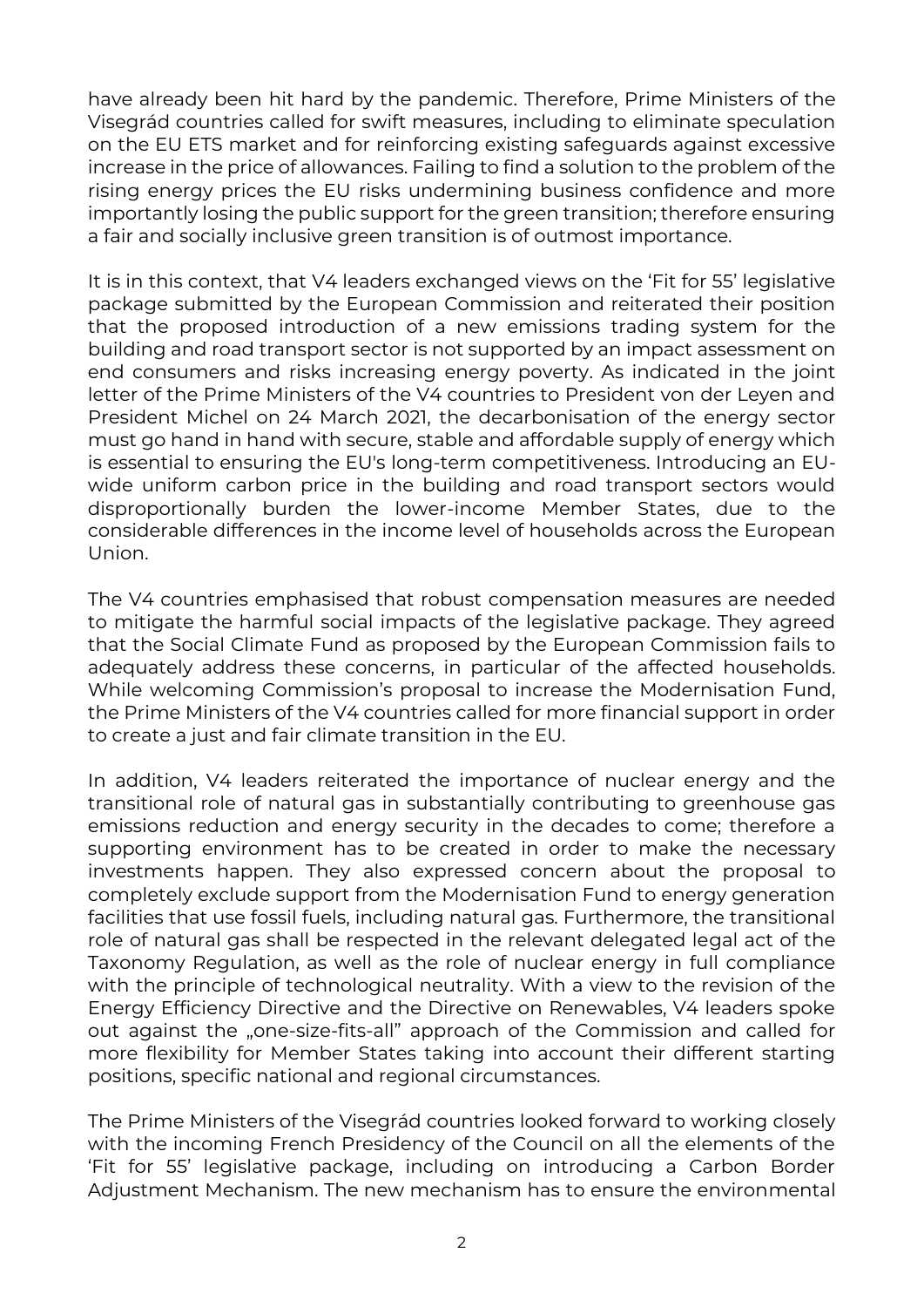integrity of EU policies and to avoid carbon leakage in a WTO-compatible way, while also stressing the importance for maintaining the free allocation of EU ETS allowances for the longest possible transitional period and in order to safeguard the export competitiveness of the concerned industries. V4 leaders recalled, that in order to ensure ownership of and public support for the green transition the European Council must continue to give its guidance in determining the path towards climate neutrality and its implementation, including intermediate targets and legislation implementing them.

### **2. Security and defence**

The Visegrád countries welcome the strategic debate on security and defence. Given the growing instability in the security environment in our neighbourhood and across the globe, the Prime Ministers of the V4 believe it is time for the EU to take more responsibility for its own security and reinforce its capacities, capabilities and resilience in order to be able to address security threats and challenges that arise in its vicinity.

V4 leaders called on the EU to strengthen its ability to act autonomously where necessary and with partners wherever possible complementing NATO, which continues to play its unique and essential role as the cornerstone of collective defence. The V4 Prime Ministers looked forward to working on a new, ambitious EU-NATO Declaration to be adopted in 2022 to reinvigorate this strategic partnership and improve both organisations' ability to respond jointly to threats and challenges.

Increasing the EU's capacity to act requires substantial clout, thus it is imperative to speed up the development of the necessary capabilities. The V4 leaders called for further development of European military capabilities by adapting the EU capability development processes and embedding them within national and NATO defence planning processes to better reflect operational needs and enhance the interoperability of Member States' forces. The leaders emphasised fostering synergies between civil, defence and space industries with a view to strengthening the technological and industrial base of Europe's defence through the enhanced catalysing role of the European Defence Fund and other EU instruments, where appropriate for the development of dual-use capabilities and technologies.

It is in this spirit, that V4 leaders welcome the reflection process leading to the adoption of the Strategic Compass that serves as a main driver for our efforts and reflects our ambition.

The V4 Prime Ministers reconfirmed their longstanding position that the security and prosperity of the Western Balkans and the Eastern Partnership countries are key strategic interests for the V4 countries and the EU as a whole. In this context, they reiterate their full support to Ukraine's sovereignty and territorial integrity. Joint engagement in peacekeeping, counter-terrorism, training and monitoring operations and development projects in our eastern and southern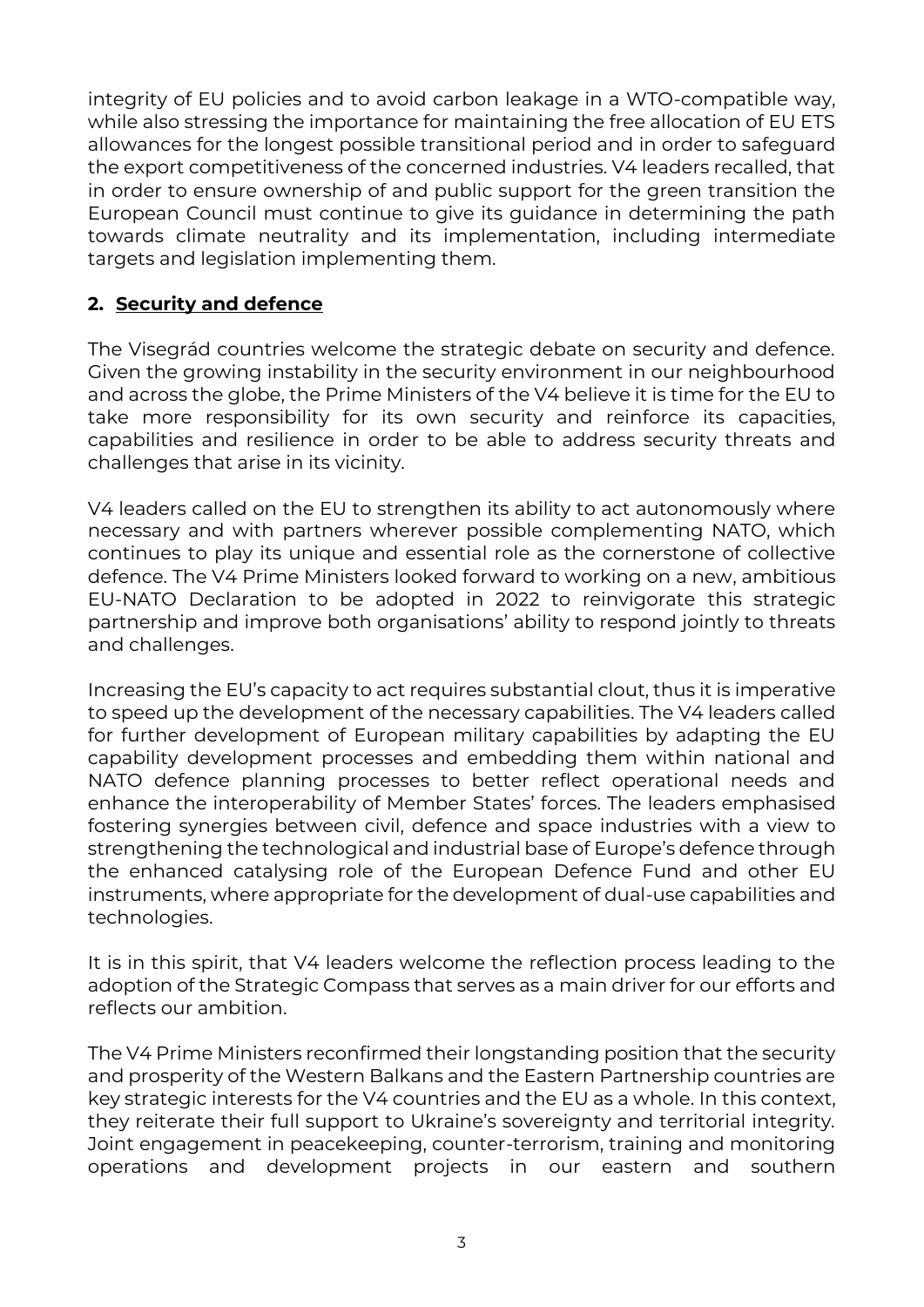neighbourhood, including in Africa is an investment in the Union's security, resilience and prosperity.

The V4 leaders underlined the importance of strengthening national cyber defence and cyber security capabilities, as well as an effective EU-level coordination and appropriate European capabilities.

#### **3. Migration and the protection of external EU borders**

The V4 leaders discussed the recent developments at the external borders of the European Union and condemned the instrumentalisation of migration and all other forms of hybrid attacks affecting our external borders. The Prime Ministers expressed their solidarity and further support to Member States on the Eastern borders of the EU as they protect the EU as a whole. The leaders acknowledged the efforts of these Member States standing at the forefront of the fight against illegal migration that poses a serious threat to the security and integrity of the European Union.

In this context, the V4 leaders agreed that the current EU legal framework is not sufficient to address challenges of mass migration, including the instrumentalisation of migration for political purposes, as it does not provide adequate means that Member States under pressure can apply in a crisis situation. The practical experience of directly affected Member States needs to be taken into account while adapting the legal framework to the new realities based on consensus: our focus should be on stemming primary migratory movements to the EU, avoiding pull factors and guaranteeing the security of our citizens.

Given the volatile migration situation, the Visegrád group Prime Ministers restated their conviction that all effective external border control measures, including physical border barriers, should be at the forefront of our actions and therefore must be underpinned by adequate EU financial support. The V4 leaders also supported establishing partnerships with countries of origin and transit, building on existing effective cooperation arrangements, such as the ones with the Western Balkans and with North-African countries, including Egypt, in order to reduce the number of migrants attempting to enter the EU illegally. The leaders emphasized the need to ensure effective returns and full implementation of readmission agreements and arrangements, using all available incentives, and to support their border protection efforts and capabilities.

### **4. Competitiveness, resilience and inclusive growth in Europe**

The V4 leaders exchanged views on how to increase the competitiveness and resilience in the Internal Market amid the COVID-19 crisis. They emphasized that competitive economies of the Member States are the best basis for inclusive growth and underlined that all relevant EU actions must respect the different European social models. The Visegrád countries reaffirmed that continued upward economic convergence among Member States must be supported by a robust cohesion policy.